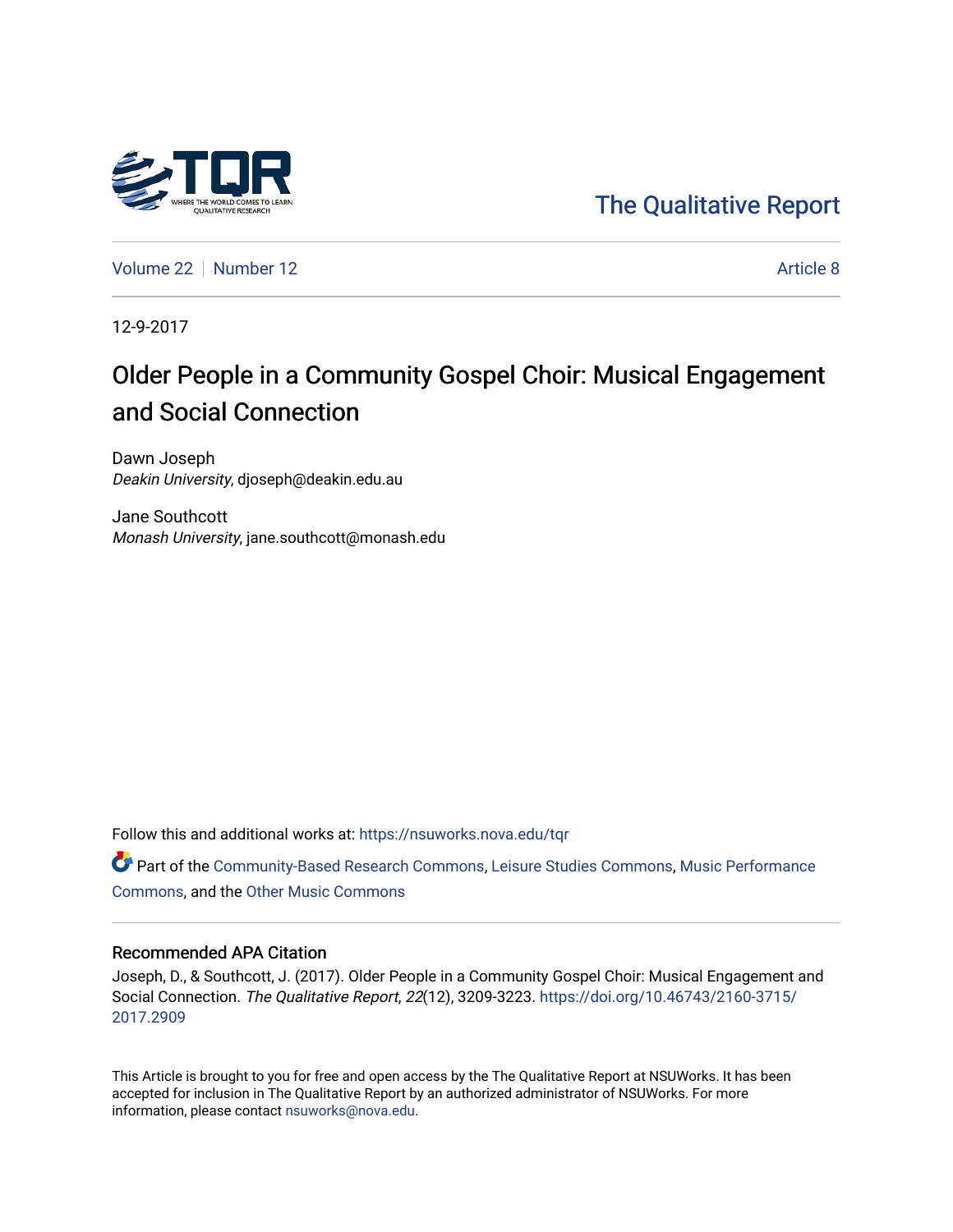# **Qualitative Research Graduate Certificate** Indulge in Culture Exclusively Online . 18 Credits **LEARN MORE**

### Older People in a Community Gospel Choir: Musical Engagement and Social **Connection**

#### **Abstract**

This research explores the role of community music in the lives of older Australians. This qualitative case study investigated the meanings and understandings ascribed by participants to their musical engagement in the South of the River Community Gospel Choir. This mixed a cappella SATB choir was formed in 2002 in Melbourne. The choir began with a repertoire of African-American Gospel music and South African Freedom Songs. With time their musical choices have transitioned to include more contemporary Australian composed works. The choir sings in diverse community settings such as high security prisons, palliative care, hospitals and the more common range of gigs such as community events, private events and folk festivals. Data were gathered from individual and focus group semistructured interviews undertaken in 2016 with the members of the choir and with the Musical Director. Data were analysed using interpretative phenomenological analysis and reported under the themes of Musical engagement and Social connection, Performing and Outreach. The findings confirmed the pivotal musical and social importance of the Music Director; the importance of performance opportunities that support both socialising and community outreach; and the role of ensemble membership in fostering and maintaining understandings of self-worth and self-esteem.

#### Keywords

Community Choir, Phenomenological Research, Music Engagement, Social Connection, Older People

#### Creative Commons License



This work is licensed under a [Creative Commons Attribution-Noncommercial-Share Alike 4.0 License](https://creativecommons.org/licenses/by-nc-sa/4.0/).

#### Acknowledgements

This research was supported by Deakin University Research Capacity Grant Scheme. This project has been subject to ethical review and an application has been approved by the appropriate University Human Ethics Committees at both universities. There are no conflicts of interests.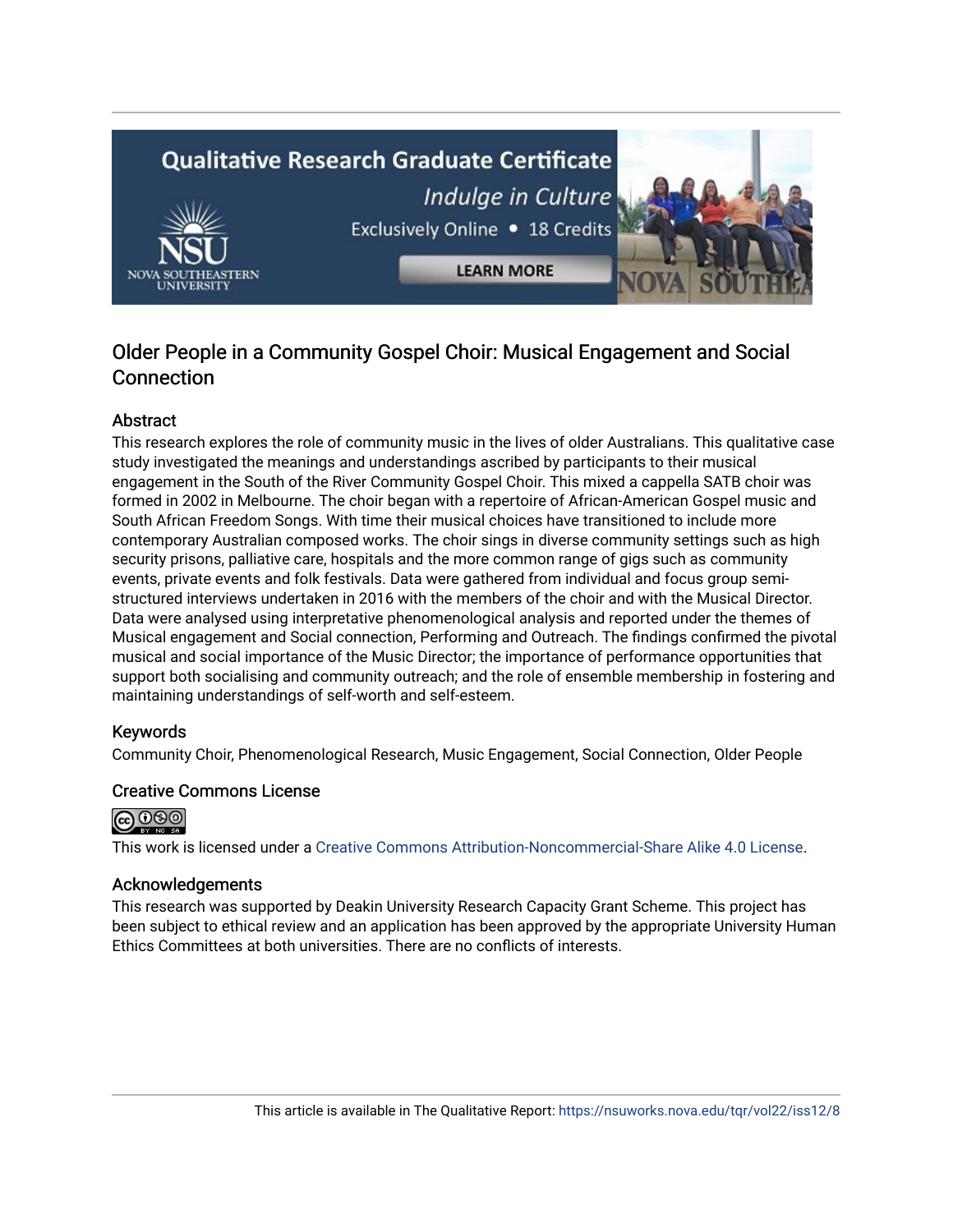

## **Older People in a Community Gospel Choir: Musical Engagement and Social Connection**

Dawn Joseph Deakin University, Burwood, Victoria, Australia

#### Jane Southcott Monash University, Melbourne, Victoria, Australia

*This research explores the role of community music in the lives of older Australians. This qualitative case study investigated the meanings and understandings ascribed by participants to their musical engagement in the South of the River Community Gospel Choir. This mixed a cappella SATB choir was formed in 2002 in Melbourne. The choir began with a repertoire of African-American Gospel music and South African Freedom Songs. With time their musical choices have transitioned to include more contemporary Australian composed works. The choir sings in diverse community settings such as high security prisons, palliative care, hospitals and the more common range of gigs such as community events, private events and folk festivals. Data were gathered from individual and focus group semi-structured interviews undertaken in 2016 with the members of the choir and with the Musical Director. Data were analysed using interpretative phenomenological analysis and reported under the themes of Musical engagement and Social connection, Performing and Outreach. The findings confirmed the pivotal musical and social importance of the Music Director; the importance of performance opportunities that support both socialising and community outreach; and the role of ensemble membership in fostering and maintaining understandings of self-worth and self-esteem. Keywords: Community Choir, Phenomenological Research, Music Engagement, Social Connection, Older People*

#### **Introduction**

Globally large numbers of older people participate in singing and in choirs. Current research confirms that engaging in arts activities such as choirs and vocal ensembles contributes to a sense of well-being amongst older people (Fung & Lehmberg, 2016; Lee, Davidson Krause, 2016). It is noted that there is "currently a paucity of prospective research from the participant perspective" (Skingley, Martin, & Clift, 2015, p. 1) and this present qualitative study gives voice to participants and addresses a gap in the research through an Australian lens. Active participation in a choir offers older people opportunities to share music making both within the group and in the wider community, and provides fulfilling leisure activities (Arai & Pedlar, 2003; Skingley & Bungay, 2010). There is general consensus amongst researchers that choir membership can offer participants a sense of purpose, belonging, and community. Participation provides opportunities for collaboration and building social cohesion, the development of a sense of individual autonomy and empowerment, and personal feeling of being valued by the immediate and wider community (Creech et al., 2014; Jacob, Guptill, & Sumsion, 2009; Specker, 2014). Being a member of a choir can facilitate the forming and maintenance of friendships that offer social support and the formation of group identity (Bailey & Davidson, 2005; Stewart & Lonsdale, 2016).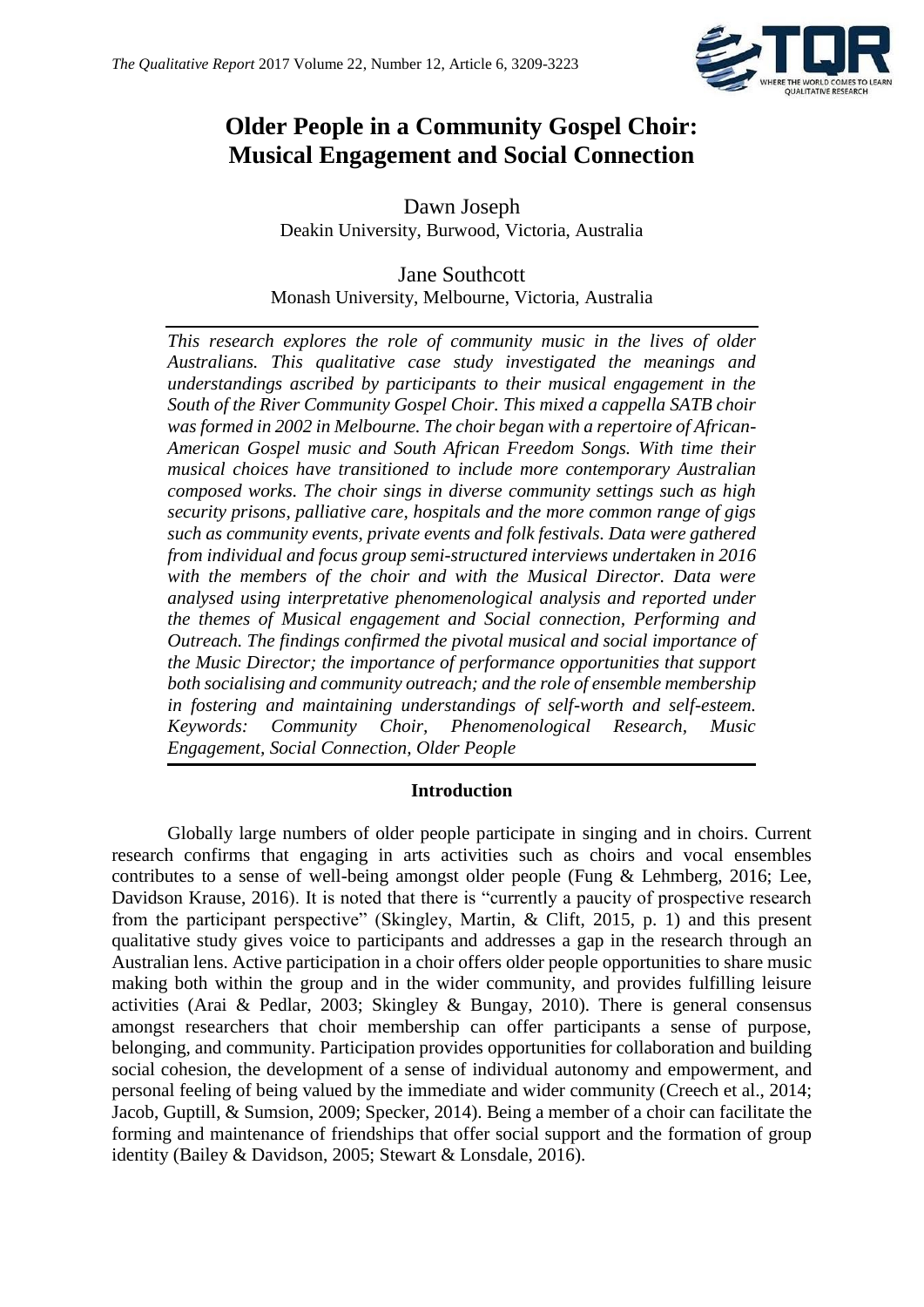Many older adults want to remain active and engaged and seek learning opportunities for personal satisfaction and growth (Gilmour, 2012; Narushima, Liu, & Diestelkamp, 2013; Wiesmann & Hannich, 2008). Research has found that music engagement can aid life-long learning (Cruce & Hillman, 2012; Hays & Minichiello, 2005a; Lee, 2013; Southcott, 2014; Talmage et al., 2015). Lifelong learners seek opportunities for aesthetic and cognitive growth, personal development, and community engagement which can all be found in community singing groups. Individual members of a community choir become part of a larger group or collective and through their engagement form "spaces for the social self and civic engagement to emerge" (Arai & Pedlar, 2003, p. 188). There is a reciprocal relationship between social cohesion and social outcomes and as "individuals invest in their own cultural and human capital and participate in various types of cultural events and activities, they also appear to increase the social capital within their communities" (Jeannotte, 2003, p. 46). Singing in community choir is an effective way to develop personal and musical agency that can foster shared activity that responds to social justice, community involvement and outreach (Joseph, 2015). Building on the research literature and addressing the gap in both Australian studies and those that concern secular gospel choirs, we posed the following research question: How do older Australians understand their experiences as members of a gospel community choir?

This research is situated in Australia where the Australian Government prioritizes the promotion and maintenance of good health and well-being for all. It is noted that in Australia average life expectancies have increased markedly over recent decades with people now expected to live longer and healthier lives, and remain active in the community (Australian Government, 2016). Over the past two decades the proportion of the Australian population aged 65+ has increased from 11.9 per cent to 15 per cent. It is expected that this trend will continue (Australian Bureau of Statistics, 2016). There is a significant projected increase in the number of people aged 65+ and aged 85+. When compared to many OECD countries, Australia requires "major shifts in cultural expectations and attitudes about ageing … to respond constructively, at both an individual and population level" (Australian Government, 2016). Successful and "productive ageing recognises the contribution of older people to economic, social and cultural growth and helps build a sustainable community" (Davis, Crothers, Grant, Young & Smith, 2012, p. 338). It is envisaged that a healthy Australian aged population can contribute actively to "the life of the nation through participation in the labor market or through voluntary work" (Australian Government, 2016). Researchers have found that active engagement in music making (such as community choirs) can contribute to the overall wellbeing of mature adults (Hays & Minichiello, 2005b; Veblen, 2007; Joseph & Southcott, 2015).

This case study is part of a larger ongoing joint research project Engaging with the Arts by Older Australians*.* Our participants are all members of a community choir in Melbourne, Australia. By reporting on an Australian ensemble, we address a gap in local scholarship and contribute to global research, particularly by exploring participant understandings of engagement in community gospel singing. On a local and national level, this research informs those with oversight of the provision of facilities and programs that support community wellbeing and enhances quality of life. Further give voice to older people who have much to contribute to their community but who often find themselves marginalized.

#### **The South of the River Community Gospel Choir**

South of the River Community Gospel Choir is a mixed a cappella SATB community choir formed in 2002. The choir celebrates "diversity and harmony through a shared passion for singing" (South of the River Community Gospel Choir, 2016). Membership of the choir is via audition and at any time there are about 35 members. There is no expectation that choir members can read music or sight read. The choir rehearses on Tuesday nights at the Armadale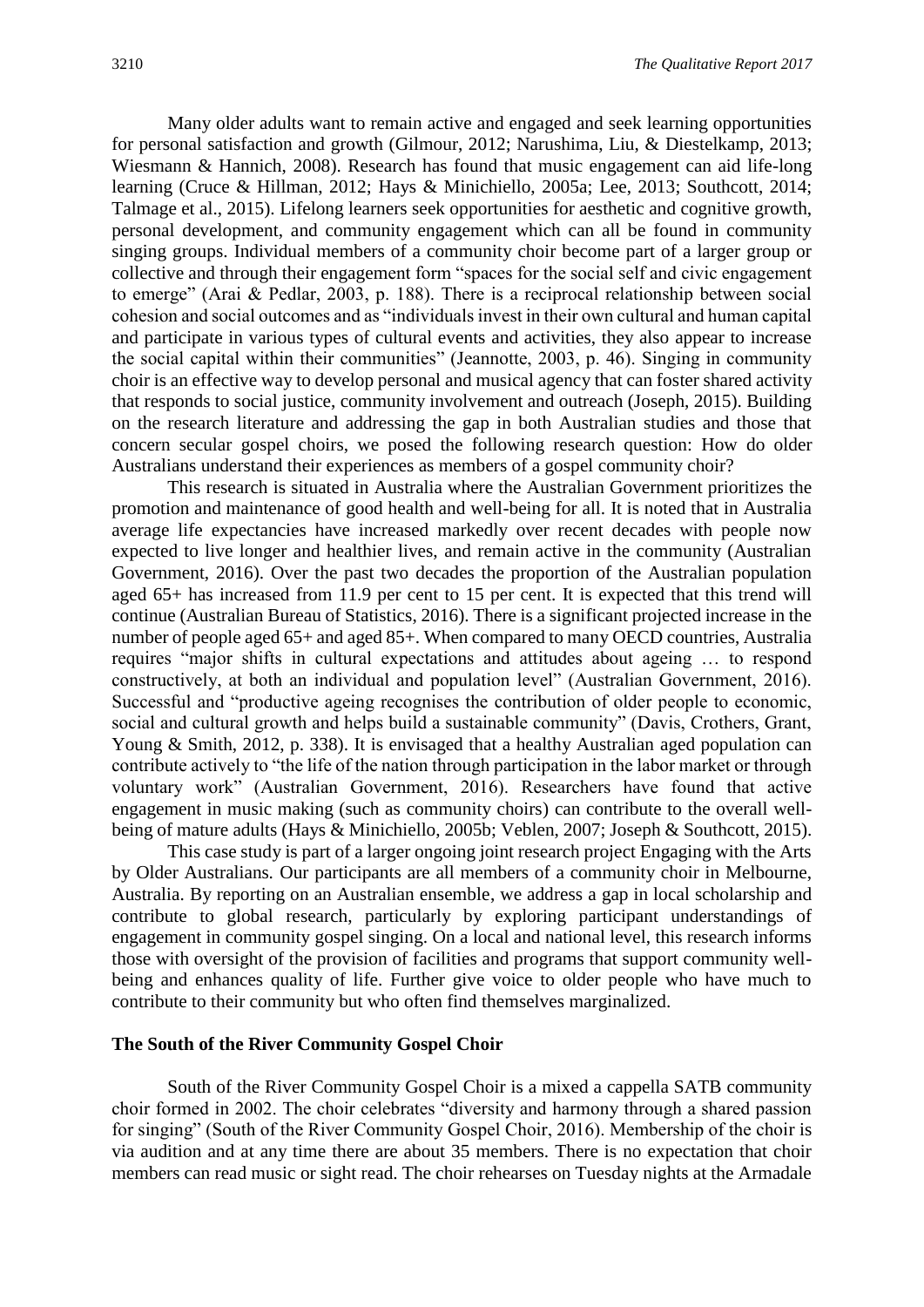Baptist Church and there is a fee of \$10 per week (Acappellacentral, 2016). According to the Musical Director (MD), the fee covers the "rent of the venue, public liability, a few subscriptions to things, and a bit of administration cost for people who open up and get tea and coffee and then my fee." Choir member are aged between 18 and 70+ and there is an organizing committee. The choir was founded by the MD a well-known singer songwriter and performer in Melbourne. Annemarie Sharry remains the Music Director (MD) of the choir. The vision statement for the choir states "Singing for enjoyment, sense of ensemble, and to perform within the community" (Choirs of Melbourne, 2016).

The musical repertoire of the ensemble encompasses traditional African American gospel music, world music and original Australian compositions. These musical styles have become more popular in Australia and now attract "considerable interest from singers, listeners and choir directors outside its originating culture" (Legg & Philpott, 2015, p. 199). The choir performs about 6 to 8 concerts per year and their performance costume is black with a preferred colour. The choir has performed in numerous Melbourne and Victorian events. Many of the these are community events and festivals including the Port Fairy Folk Festival; St Kilda Festival; Eltham Jazz and Blues Festival; Queenscliff Music Festival; Apollo Bay Music Festival; Williamstown Music Festival; Dandenong Ranges Music Festival and others (South of the River Community Gospel Choir, 2016). In 2006 the choir was a finalist in the Australian Broadcasting Corporation Classic FM national choir competition (National Library of Australia, 2016). The choir performs in a diverse range of venues such as the Melbourne Town Hall, Crown Casino's Grand Palladium Ballroom, Grape Grazing in the Yarra Valley, and numerous Melbourne pubs and community events. The choir has collaborated with a range of artists and composers, and has recorded two CDs (2003 and 2006).

Both authors are practicing musicians and music educators with long engagement with community music making, both instrumental and choral. Over the past decade, we have researched a number of diverse community arts groups with older members both together and singly. Through this qualitative research we hope to give voice to our participants and share their understandings with those who may facilitate further arts engagement for older people active in community. In a country built of ongoing waves of migration such as Australia, it is imperative that there be opportunities for shared engagement in the arts to support the maintenance and transmission of cultural heritage, celebration of diversity and inclusion, and recognition of how much the arts can support social engagement.

#### **Methodology**

This qualitative case study explores choir members' understandings of ensemble membership and explores their perceptions, experiences and lifeworlds (Brocki & Wearden, 2006; Callary, Rathwell, & Young, 2015). This research is hermeneutic thus it involves interpretation by the researchers of the understandings of the participants about the phenomenon and its social context (Allan, Eatough, & Ungar, 2016; Giorgi & Giorgi 2003). In December 2015, after gaining Ethical Approval from the Human Ethics Committees of both Deakin University and Monash University, the South of the River Community Gospel Choir was contacted to seek permission to interview older members (65+) in a focus group for about an hour. With agreement the interview occurred in March 2016. At the time of interview there were about ten potential participants in this age group, six of whom volunteered to take part.

The authors prepared the questions that were asked by the Research Assistant (RA). The RA has undertaken many of the studies in this ongoing project. She is an experienced qualitative interviewer who is of a similar age to the older participants interviewed which we have found encourages the sharing of insights. The group interviewed comprised all that volunteered to be part of the study. Six participants met with the RA at a mutually convenient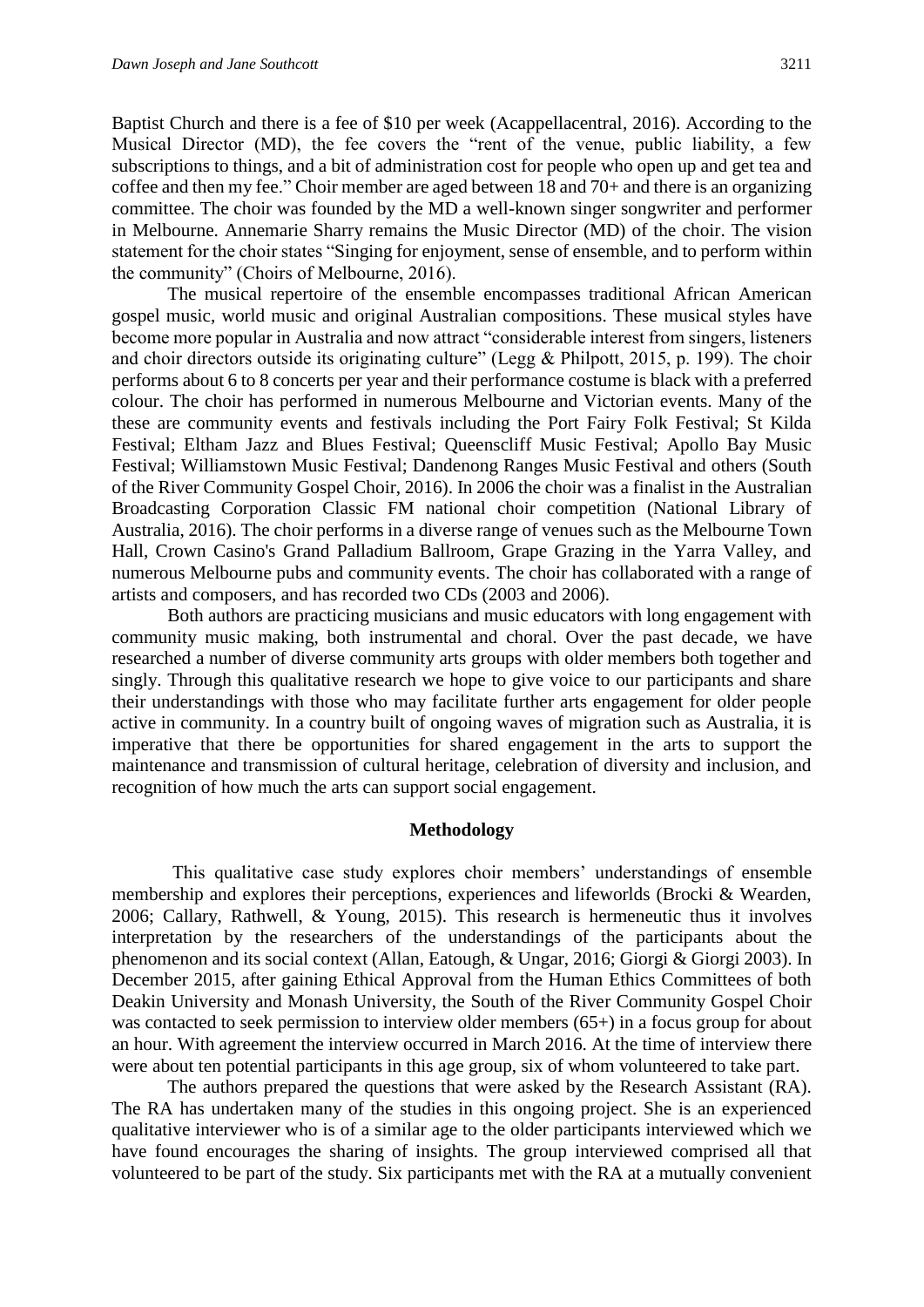time and place. The questions first sought details about the participants, their involvement with the choir, and their understandings of group membership. The questions included: Tell me about your musical background? Why did you decide to join this group? Why have you stayed? How do you learn a new song? What do you think are the benefits of membership of the choir? Interestingly participants spoke over each other and completed each other's sentences, revealing a familiarity and shared understanding concomitant with ongoing social engagement. No focus group participant asked to be interviewed individually. Similar questions were posed to the MD of the ensemble in a sixty-minute telephone interview in May 2016 conducted by both authors. A few questions were solely asked of the MD such as How do you teach a song? How would you describe the choir's ethos? How do you select repertoire? Participants were given the opportunity to confirm their interview transcript's accuracy. Contextualising data were gathered from documentary sources such as the official website.

Interview transcripts were analysed using Interpretative Phenomenological Analysis (IPA), which is an inductive approach that seeks to provide a detailed examination of personal lived experience (Allan et al., 2016; Smith & Osborn, 2015). The key elements of IPA are: phenomenology, hermeneutics and idiography (Kirkham, Smith, & Havsteen-Franklin, 2015). Using a phenomenological approach researchers develop descriptions of the essences of experiences (Creswell, 2013). IPA is idiographic as it explores individual understandings of experienced phenomena (Wagstaff et al., 2014). IPA recognises that the "process of understanding someone else's life world or experience(s) is inevitably influenced by the researchers own 'experiences, values and pre-understandings'" (Rodham, Fox, & Duran, 2015, p. 60). This approach is thus a double hermeneutic process in which researchers seek to understand the participants' subjective experiences whilst trying to explore the underlying meaning of the phenomena (Smith, Flowers, & Larkin, 2009). Semi-structured interviews are considered the most efficacious data collection strategy (Eatough & Smith, 2006; Smith & Osborn, 2008). We analysed data from the interviews. Initially we both independently listened to the tape before transcribing the interview together. We then independently read and re-read the transcript noting emergent themes in a margin. Next we discussed the emergent themes and then began to group them into categories. We jointly decided on which groupings to prioritise and which unrelated matters to discard (Joseph, 2014). The findings are illustrated by direct quotations (Tzanidaki & Reynolds, 2011). The interviewed choir members are not identified but the conductor has agreed to be named.

#### **Findings**

The findings are presented under two overarching themes. The first, Musical engagement has three sub-themes: Music learning, Repertoire, and Moving to the music. The second theme Social connection, performing and outreach contains five sub-themes: Social connection, Performing, The "pub crawl," Festivals and other events, and Outreach.

The interviewees all agreed that, "music is life" and it "is something you don't grow out of." Music accompanies all life stages and it is a huge part of their identity. The interviewees were all older and with hindsight one explained, "I live for music – it's something I do, it's something that's in me, I've had it all my life." Another interviewee noted the connection between music and self-identity when they explained that, "music gives you strength to create your personality." As a retiree one participant noted that "music can fill a gap" in later life. Further, another suggested that it provided "an additional sense of confidence." More specifically music engagement was noted as helping with breathing, memory, and with an overall sense of well-being. One participant felt that this was very much the case, "I heard on the radio that going singing is as good as a workout – my well-being is enhanced by the feeling that I never have to go the gym because I'm singing." Another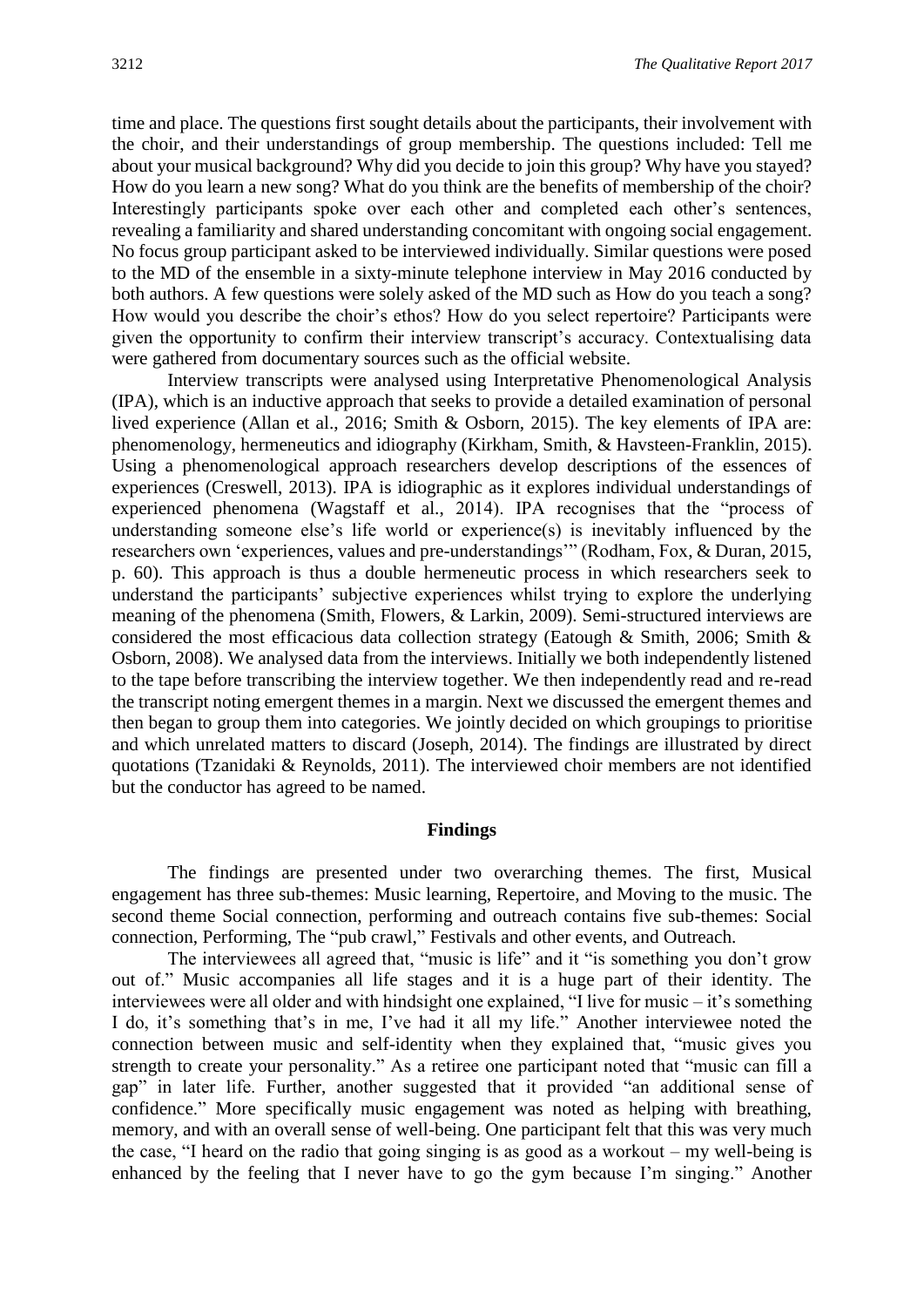interviewee explained that music engagement helped her stay focused. She explained that she had been distracted by recent deaths in her family. She joined three years ago and although her father-in-law died the first year and her father died in the second she has found that she finds singing in the choir offers

a real release and a lot of those songs really ministered to me, really fed my soul, and we do sing a lot of songs about death and [about] meeting your father again and meeting your mother again, those sort of things. It was very positive for me in that way.

From the participants' statements, music engagement offered a range of positive benefits both for their sense of self, resolution of personal understandings, and ability to engage with others socially.

Interviewees spoke about joining the choir for various reasons. For several it took a bit of persuasion, one person said that they only joined "after a bit of browbeating" from the MD. Another person explained that, she had attended "every single gig, always in the audience for the first five years" but eventually was persuaded by another choir member, so in the sixth year she joined. It appears that once initial reservations were overcome or circumstances became possible, members joined and have stayed. The MD identified three reasons why people remain in the group. She put these in a prioritized list: "I think that social contact with other choir members almost trumps the music side of things, followed second by being musical and singing in a group. Thirdly, the opportunity to perform – it's as much a social thing as well as a musical outlet."

#### **Musical engagement**

As in all community ensembles the personality and musical expertise of the director is pivotal. The choir members found the MD to be very inclusive, very giving, patient, organized and has "a good sense of humour." The interviewees described her as straightforward as "you know where you are so 'what you see is what you get'." As one interviewee asserted, musically the MD has "very high standards without being performance orientated." It was felt that she did not put people under pressure but had high expectations. There was general affirmation that the MD has a "very good ear and her sense of time are both excellent" and further "she can sing all the parts." The pivotal role of the MD is crucial to the ongoing success of the choir.

#### *Music learning*

Choir members bring with them a range of prior experiences of music learning and engagement, and different musical abilities. For example, one interviewee is a semiprofessional musician playing guitar and percussion. Another is a trained piano teacher who has played for her church for seventeen years. Yet another is a "self-taught basic guitarist [who learnt] chords as a teenager and I have play badly ever since." The MD did admit that on occasion there might be "aurally challenged people in the choir." The first hurdle they encounter is the process of joining and all interviewed choir members spoke about the importance of the low key and informal audition process. The MD may ask one of the established choir members "to have a listen to new people to see if they can move, or they're in time or they can hold a note." Audition is not the general practice of the MD. She explained, "if someone approaches and wants to join the choir, I ask them what experience they've had. If they've been in other choirs or they've learnt instruments and things, I usually just say 'yep,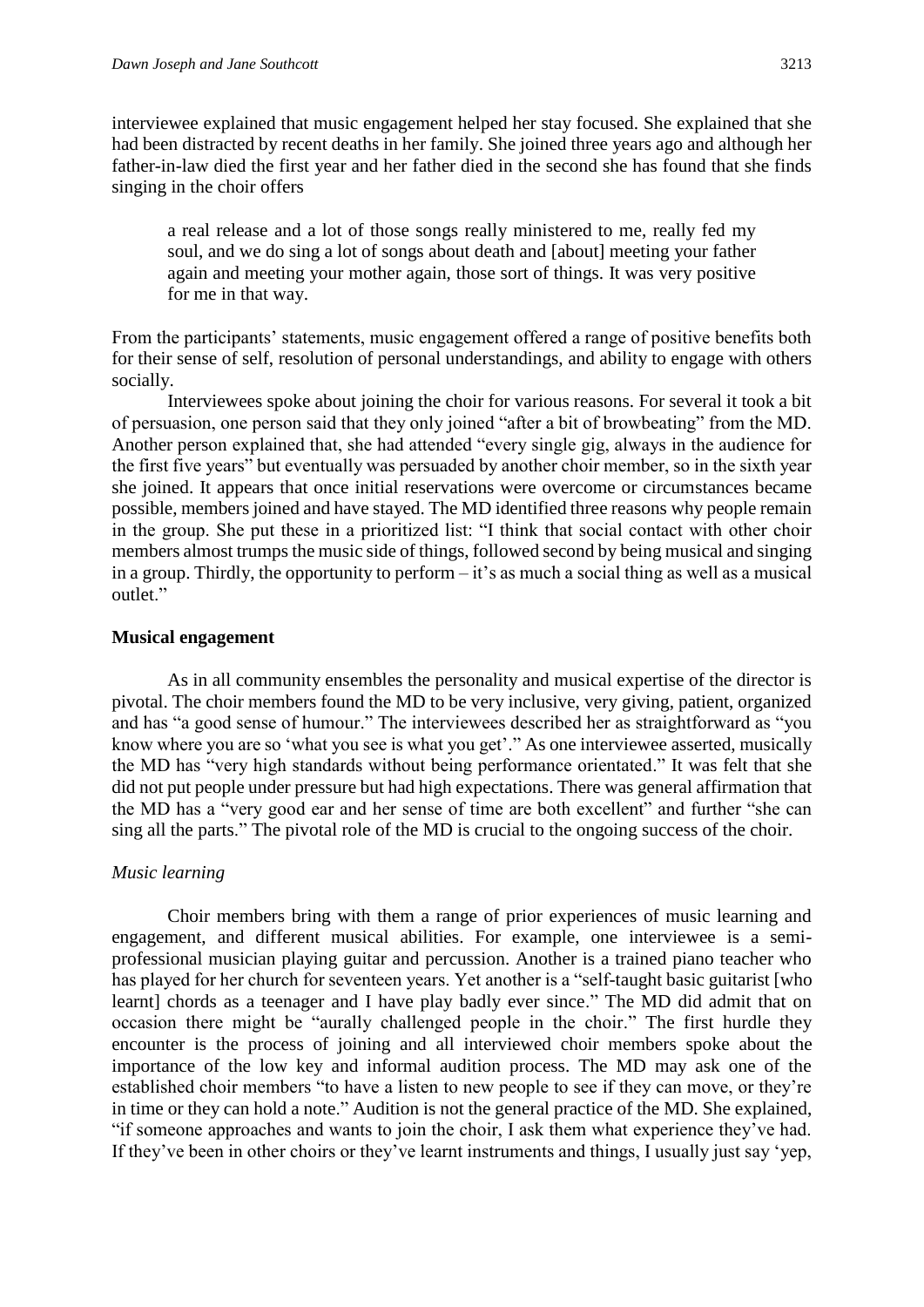you're in'." This apparently informal recruitment process is underscored by musical judgements both by the MD and the other choir members.

Once members have joined the choir, most songs are taught by rote. One interviewee described the process: the MD "will play it on piano, simple as that," another added "or give you a recording," and yet a third continued "or sing the part." They all agreed that "she's really good the way she teaches each section bit by bit through the song." It was stated that the MD

goes very quickly, she always keeps on going, going; before you've even properly got it she'll go on to the altos and sings the part and gets them all to sing back to her and you just wing it even if you didn't get it in the first place.

As this is an a cappella choir, blending the voices is important. As one participant stated, "if you understand harmony, when you sing a part like tenor or alto or soprano you're used to picking out your part" The MD is an experienced teacher of singing who has worked in a variety of settings. She chooses songs that are appealing to her. She selected a cappella because it "just appealed rhythmically to me so you can create something rhythmic and melodic without having to use instruments, and the beauty of the a cappella choir is that you can then have instruments that just kind of back you up." She chose African-American Gospel music because "it's still a Western style of music in terms of the harmony. The harmonies are quite simple, but the rhythm is exciting. So you put those two together and they're relatively easy to teach." By selecting this genre of music, the MD can be inclusive and opportunities for musical learning and growth. For example, the repetitive rhythmic patterns of musical phrases allow participants time to hear their own parts and sing different harmonic lines.

The MD thinks that gospel singing appeals to the members of the choir because "most of them have grown up with a Western tradition of music and harmony and popular music, and this gives them something that really appeals." As an added element, "we always have a percussionist in the group who plays African drums and some hand percussion and [laugh] that seems to be exciting as well." The MD arranges music as necessary. Occasionally she asks colleagues or uses something that is already arranged, but on other times "we kind of arrange it on the fly in the choir. So just try things out and other people come up with ideas so ... we do collaborate a little bit." Again, the apparent informality of these practices is underscored by the considerable musicianship and teacherly skills of the MD.

#### *Repertoire*

According to the MD, "the repertoire is big. We have what I'd call our greatest hits [which comprises] nine to ten songs that we could easily do without really any rehearsal." Following their preferences for African-American Gospel music they include South African Freedom songs. South of the River presents "Soul Train" which is a spectacular gospel and soul celebration that includes a number of other groups and some guest artists. For the most recent Soul Train in 2016 they mostly selected songs from the hundred or so in their repertoire. These songs include "a Whitney Houston song called 'Your love is my love"' … a Curtis Mayfield tune, 'People get ready', [and] a Michael Jackson song, 'Will you be there?'" One choir member spoke about a particular song in the repertoire that "breaks us all up  $-$  it's called 'Sister my sister' [written by Australian composer Sue Johnstone] – and when we start singing that it is a very emotional, very emotive song." Another participant clarified that this song has been sung by the choir for thirteen years although "it's not gospel but it's about connection and sharing." An interviewee added that when the whole choir is singing this song "you can look around and see everyone is getting emotional but it is beautiful." The MD also encourages the choir to sing "more Australian stuff" and she hopes to extend this to "new age Aussie rock."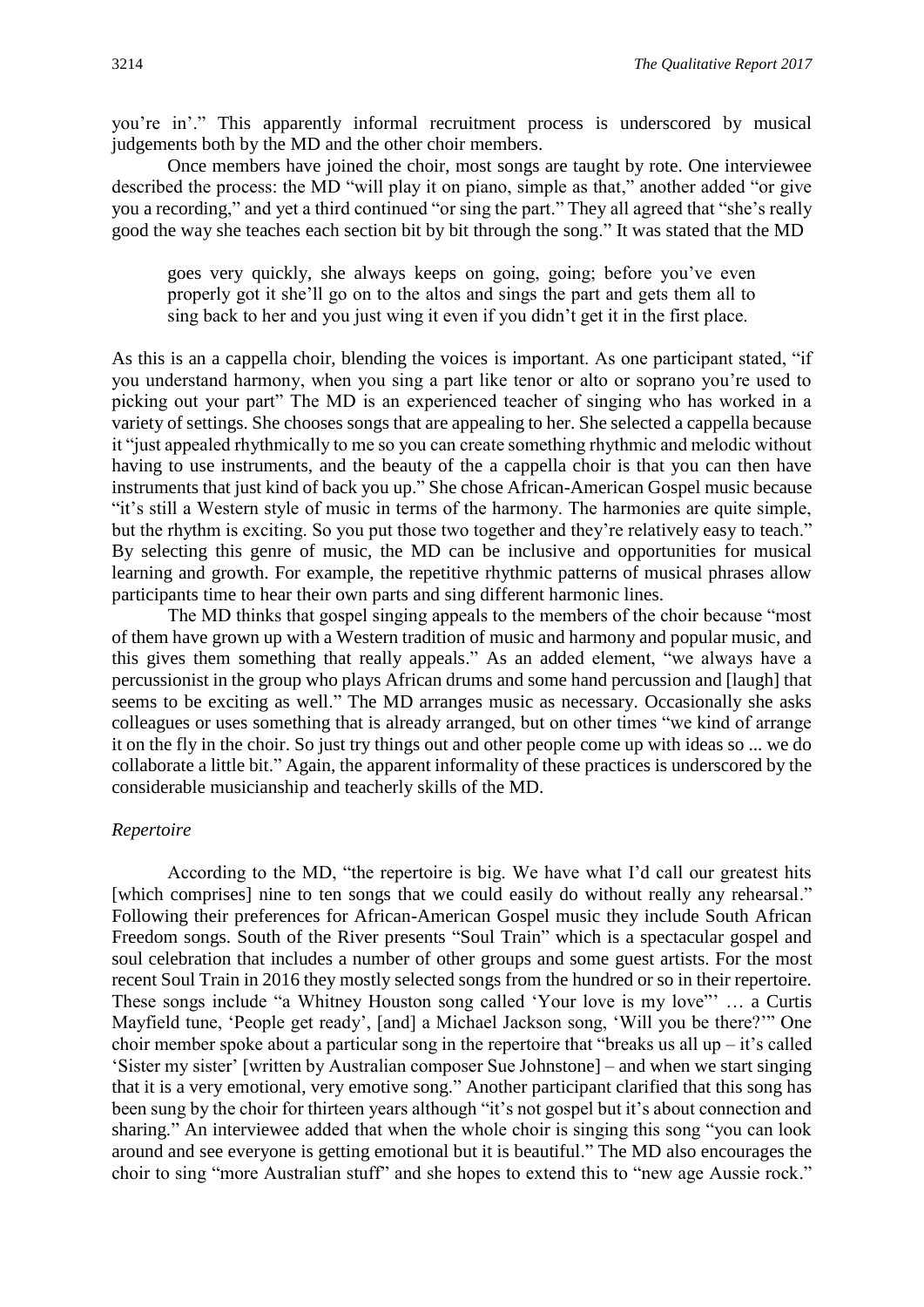The MD wants South of the River to have a recognisable musical identity "to give us a bit of a point of difference." Although the choir has about 35 members, the actual numbers at each event varies depending on availability. Numbers can range from 9 to 35/40. There is no expectation that everyone performs every time. The MD canvases the choir to see who is available and this may influence her decisions about repertoire.

#### *Moving to the music*

One of the facets of singing in this community gospel choir is that choir members are expected to move to the music. The MD admitted that moving to the music "doesn't come naturally to a lot of people, but usually after a little bit of encouragement everyone gives it a go." The MD encourages the choir to practice their moves at home so they can feel "comfortable doing some uniform movements and not feeling like a fool." To assist in this, the choir has engaged a theatre director a few times to help with songs that include movement. The MD pointed out that "it is very difficult, particularly for older men to be able to dance in time and sing and not look uncomfortable." To assist the choir, the theatre director asked them to talk about the meaning behind the song and what they want to impart as performers. From this she made suggestions about staging but the interviewees thought that all this had added a degree of difficulty. One interviewee explained that, "because I'm short I have to stand in the front row, I'm not a fan of being in the front row … there's that added difficulty of having to get my feet going right and then clapping happening at the right time." At first this was a "significant [challenge] as I looked like I was catching flies." This participant was surprised that this was difficult "because I am a musician and I don't have any trouble singing and playing the guitar." As a gospel choir, movement is an expected component of performance. To maintain their gospel identity, choir members had to learn to move.

#### **Social connection, performing and outreach**

#### *Social connection*

It was evident from the group interview that there was an easy camaraderie between the choir members. The MD felt that people feel better just by coming to rehearsals and singing with others. She described that "people walk in looking a bit bedraggled, often tired, and then they'll walk out of there elated [laugh] ... usually. I can see it all the time, and I think it's definitely that social contact." One of the participants summed this up aptly by saying "the choir as a community in itself has a strong sense of fellowship and it's good to have the friendships with the people in the choir, the benefits have nothing to do with music, it's about doing something together." The MD observed that "the older crew will be interested in the lives of the others in the choir. So often you know when we've had [younger] women going through relationship issues, the old people will have advice." Ultimately the MD considers that the choir is "a really social group and ... often gigs will finish at the pub, we'll go for a drink, we'll go for something to eat." This doing something together extends out from the choir into the community. The choir takes their performances into public spaces and into more private settings such as hospices and hospitals, and prisons.

#### *Performing*

The choir members spoke about their diverse range of venues and performance opportunities. For one participant, "performing is the highlight of being in the choir." He admitted that, "OK the rehearsals are good fun but when you do a performance and particularly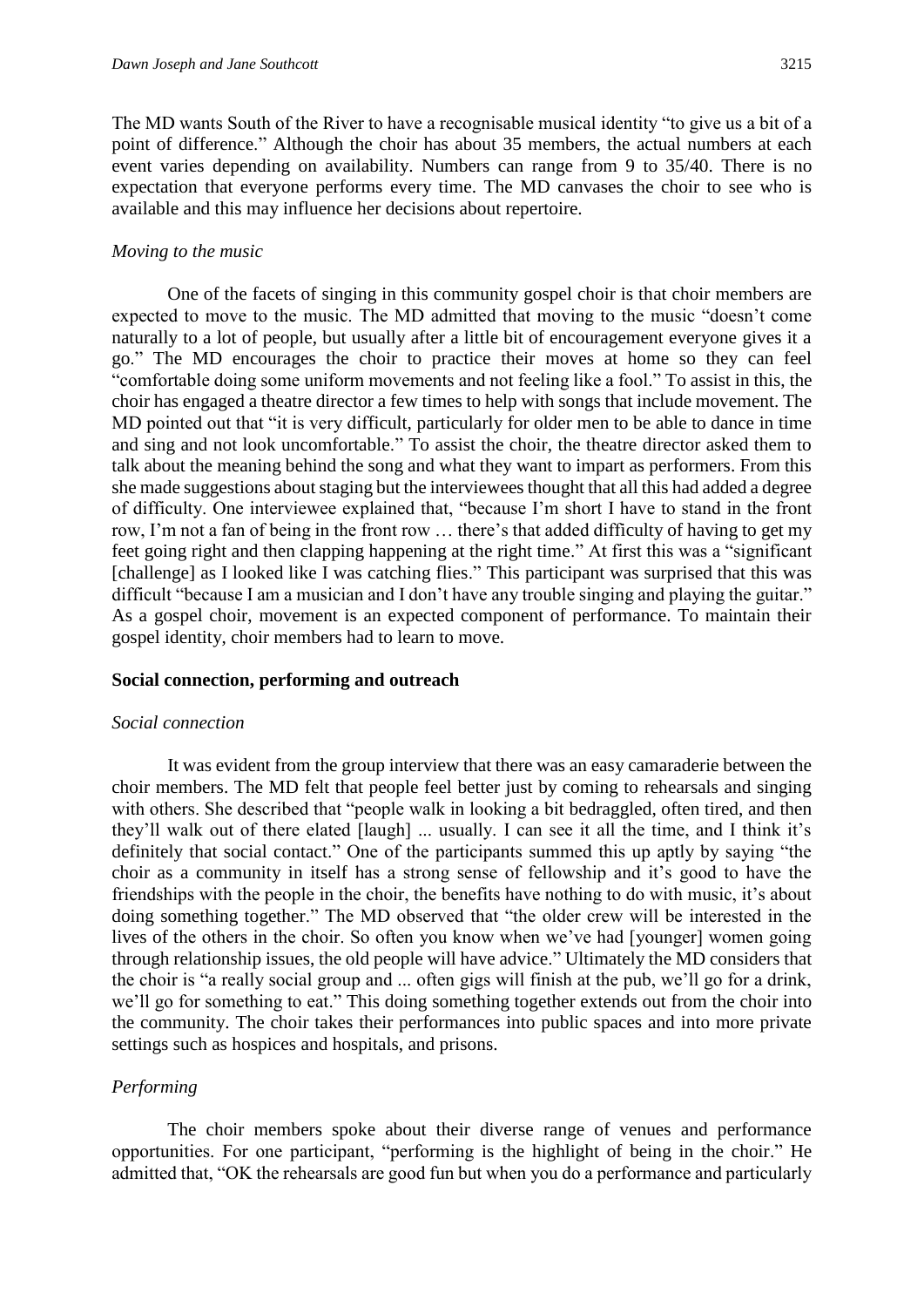when the acoustics are good, the crowd really gets in to what you doing" which is the best feeling. Another interviewee added that "you get a real buzz from performing." Another person concurred that it was all about "joy, the joy of singing." Although an a cappella choir, South of the River is sometimes accompanied by a percussionist who also sings in the choir. As one member of the choir explained, performing together is

totally rewarding, joyous in a lot of ways, it's a drug, it's a great drug because it makes you feel so good when you put out something and then the audience responds – that just makes you work harder and you give more, and they give more – it's a give and take thing which makes you just feel absolutely great and buzzing at the end of the show.

Performances could be quite informal. For example, one summer evening following a rehearsal the MD took the choir outside and they performed on the footpath. As they sang "all the people were coming out of the Chinese restaurant opposite and they're all applauding and getting out of their cars and waiting for us to finish." The choir members relish these moments as significant examples of the nature of the ensemble. Despite this relaxed social "vibe" the members are proud of the musical standard of their performances.

#### *The "pub crawl"*

One of the more social of the annual events is a "pub crawl" in which a series of bars in geographic proximity are visited. Initially the MD began these as a novelty but the pub crawl has now become a tradition for the group. The pub crawl occurs in inner Melbourne suburbs where there are bars in walking distance or connected by short tram rides. One of the participants explained that they would "go around three or four different pubs and sing three or four songs and have three or four drinks [general laughter]" and then the whole group would move to the next pub. The songs chosen for these spontaneous performances needed to avoid overly conspicuous religious topics. The MD explained that,

over the years I became conscious of thinking about the songs we were choosing. The choir are very excited about performing in a pub when there's unexpected punters [members of the public] who are usually delighted by a bunch of people coming in and singing around them, but if the choice of songs sounds like God "botherers" [a slang term for proselytizing members of religious groups] or a religious song, sometimes you can get an adverse reaction from the punters.

A choir member recalled that one year as part of the pub crawl the group

just jumped on the tram and started singing and some of the reaction was great and some of it was like "oh what are these God botherers doing" so you sometimes get a bit of a mixed reaction but overall people love it and enjoy it.

Interestingly, a side effect of these impromptu performances is gaining potential recruits for the choir. The MD recalled that, on the pub crawl last year, the choir was sitting at tables outside a pub singing and several people asked how to join. This consequence of social participation and self-promotion is unusual in our prior research and choral engagement. In one way this reflects the informal ethos of this ensemble and is a way to foster recruitment of new members.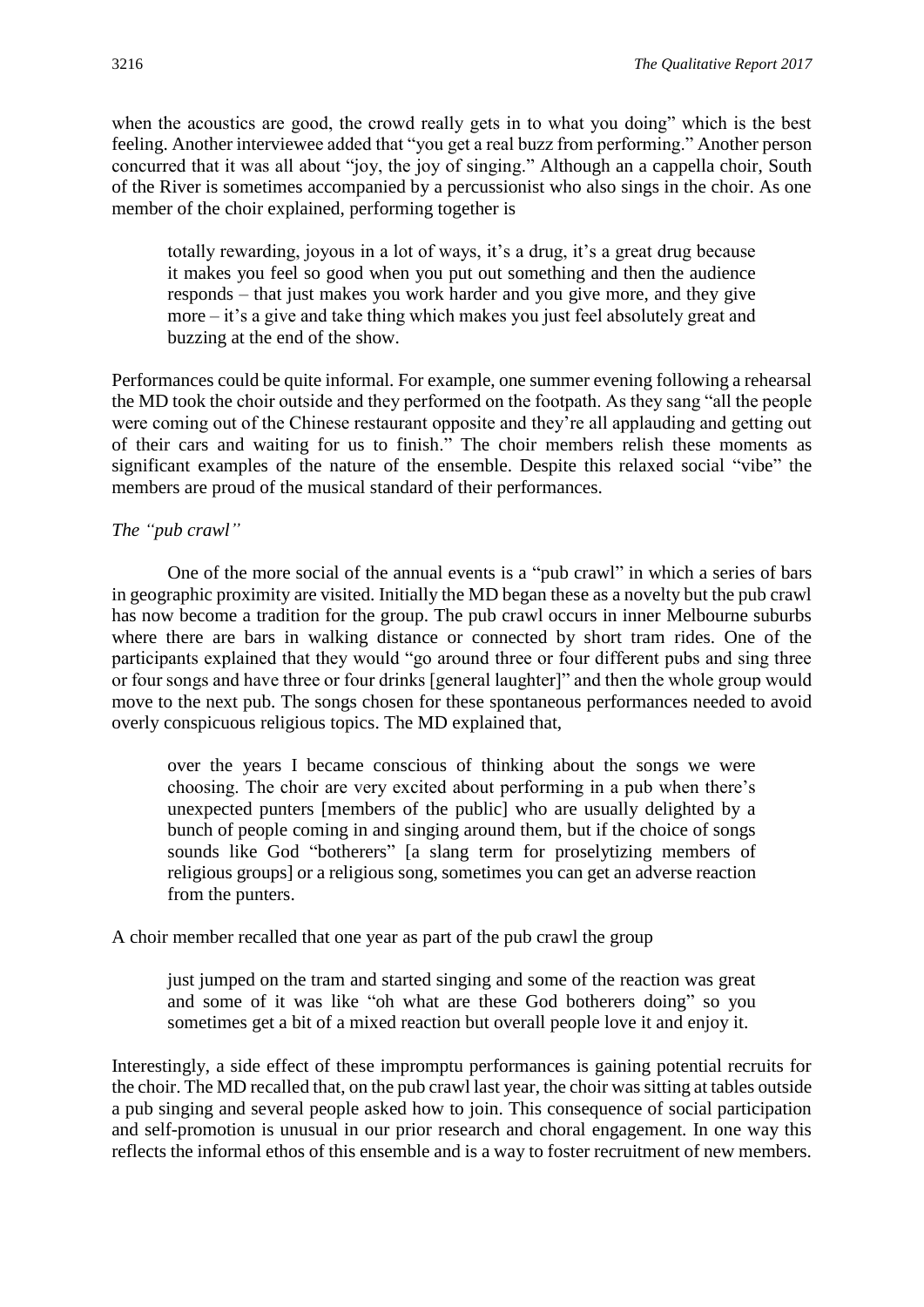#### *Festivals and other events*

The choir performs at a number of state-wide and local festivals and events. Over the years the choir has sung at major Victorian music festivals such as the popular annual four-day Port Fairy Folk Festival and the three-day annual Apollo Bay Music Festival. These festivals are important events on the community music calendar and the choir members enjoy performing and assert that they "really enjoyed the four-hour bus trip" getting there. Some of the invitations to perform come from choir members, the MD explained that, "there's a couple of women in the choir who were teaching at Lauriston Girls' School, so we did one of their big festival events." The choir has also performed at the opening of local libraries, in art galleries, in garden shows, at the local annual Stonnington Winter Arts Festival, and as the feature choir at Carols in Como Park (Stonnington Council). Taking part in these festivals and events validates the choirs' sense of self-worth and worth in the wider community. Such performances also offer focal points to their year's effort and provides opportunities for socializing both travelling to and performing at different venues.

#### *Outreach*

The choir has performed at many benefit concerts such as that for "Very Special Kids" in Malvern and "Meals Under the Bridge" in the Melbourne CBD. In the last couple of years, the group has performed at three Melbourne hospitals: Cabrini Hospital Palliative Care, The Alfred Hospital, and St Vincent's Hospital. The MD spoke about the challenges of selecting repertoire, particularly for seriously ill patients. She explained,

even if we did a song like "I'll fly away, when I die I'll fly away," I didn't not do that because of potential sensitivities of audience members because I just figured we do what we do, and these songs can be interpreted however once you send them out there, it's up to the audience to decipher it the way that they want, and you can't protect them from anything like that.

Another form of outreach is singing to prisoners in correctional institutions. They have sung twice at Dame Phyllis Frost Centre a maximum security prison for women and twice at Port Phillip Prison which is a maximum security men's prison in Victoria. The MD said that the visit to the women's prison was "amazing" as it "quite interactive. We did a workshop where some of them sang along." In the men's prison choir members sang "in the protection unit, so these were most of the sex offenders, and it took a long time [stressed] to get through security and we all had to have police checks as well." The MD commented that the prisoners "were extremely well behaved [laugh] and we performed and there was a bit of interaction afterwards actually talking about the percussion instruments and talking about the songs." Just as in the hospitals, the MD thought about the choice of repertoire to perform in the prisons. She explained, "I must admit in the women's prison we did a South African song called 'Freedom is coming ... freedom is coming, oh yes I know'." After that particular item one of the women, "got up and she said, it's freedom, yeah that's what I want, and kind of made a gag [joke] of it." This confirmed the MD in her decision not to omit songs from the program because of envisaged sensitivities.

The MD shared an unsolicited "incredible letter from one of the inmates" that she received a few weeks after the performance. Her correspondent admitted that before the choir arrived he (and other prisoners) were "a little bit wary of what it was going to be about … and took a bit of prodding to come along." The prisoner explained that, "there are many facades and clichés maintained within daily life in prison but I can assure you that there were a number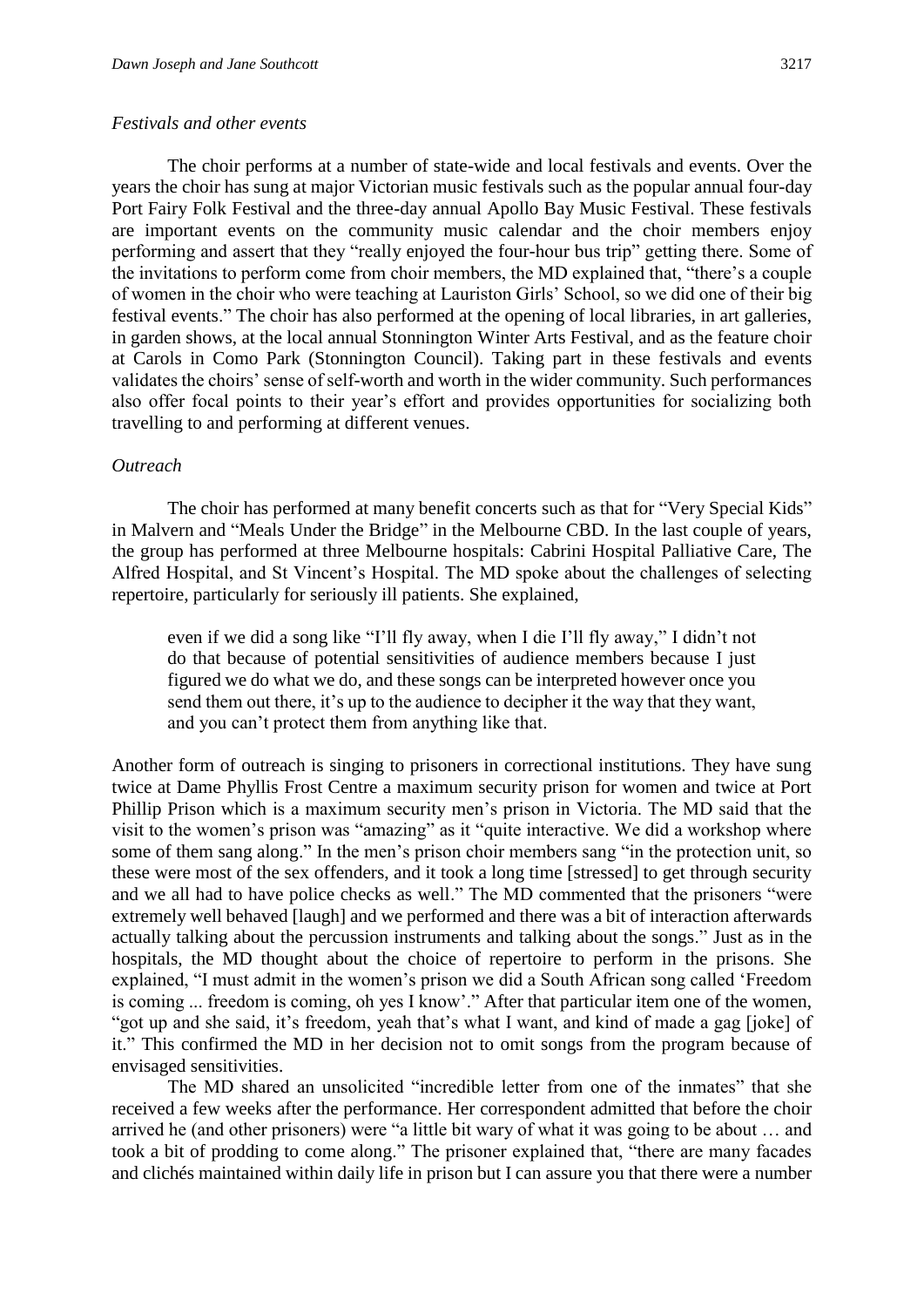of 'men' truly moved and affected by the performance." The performance evoked emotions that do not "normally take place as prison life is generally driven by repetition, boredom and a distinct lack of both depth and culture." On a personal level the correspondent explained that for him,

it felt like long suppressed feelings and emotions that had been lost were reactivated … Events like this prove that I am not just a surname or a number; I am still a human being capable of reacting and feeling … Thank you again for not only giving up your time on a weekend but also for having the courage and desire to bring your talents to the prison and prisoners.

The MD recounted that "when we went back about four years later, we asked after this particular prison inmate but he'd died." The MD has saved the letter and was proud to share it as testimony to the power of musical outreach that enhanced and promotes musical engagement.

#### **Discussion and Conclusion**

Our study confirms prior research that asserts the value of music engagement via singing in community choirs (Bailey & Davidson, 2005; Fung & Lehmberg, 2016; Hays & Minichiello, 2005b; Joseph & Southcott, 2015; Lee, Davidson, & Kraus, 2016; Skingley & Bungay, 2010; Veblen, 2007). Our focus on an Australian community gospel choir addresses a gap in the literature and offers insight into the genre of music has the potential to contribute to musical and social engagement. Many of this choir's understandings of musical and social engagement resonate with our prior studies (Joseph & Southcott, 2017) but what set this study apart for us was the MD's saving and sharing of a letter from a prisoner in maximum security who has since passed away. She was clearly very moved by this letter and she sought to maintain contact with this man. Although as practitioners we are aware of the power and myriad benefits of music, we have never encountered in our research such evidence of the meaning of music to our participants. Saving just this one letter is an act of personal validation that supports her personal ethos about music engagement.

The MD is instrumental for the choir's ongoing musical and personal success. Her musical and social vision propels the group to explore, perform and expand their horizons. In facilitating activities with older learners "the interpersonal qualities, teaching strategies, skills, and knowledge of leaders and facilitators" are vital (Hallam et al., 2016, p. 20). The MD makes all the decision about the choir. On occasion the MD has invited others to work with the choir on performance aspects such as moving to the music which older members of the ensemble occasionally find challenging. Moving and singing are inseparable in African American Gospel music and South African Freedom Songs. The choir members interviewed spoke about the personal attributes of the MD that included a clear vision for the choir, opportunities for group and solo participation both vocal and instrumental, the accommodation of individual rates of learning, and opportunities for social interaction. The MD demonstrated many of the qualities that contribute to participants' positive experiences including clarity, organisational ability, interest in and respect for individual members, enthusiasm, and subject knowledge (Duay & Bryan, 2008). By using these strategies, interest and motivation for ongoing engagement are fostered within the group as shown in their festival participation, the "pub crawl," and singing in hospitals.

Singing in South of the River provides choir members with opportunities to perform as part of a larger group in various community settings that has provided a platform for social engagement and outreach such as by singing in prisons. The choir and the MD were moved by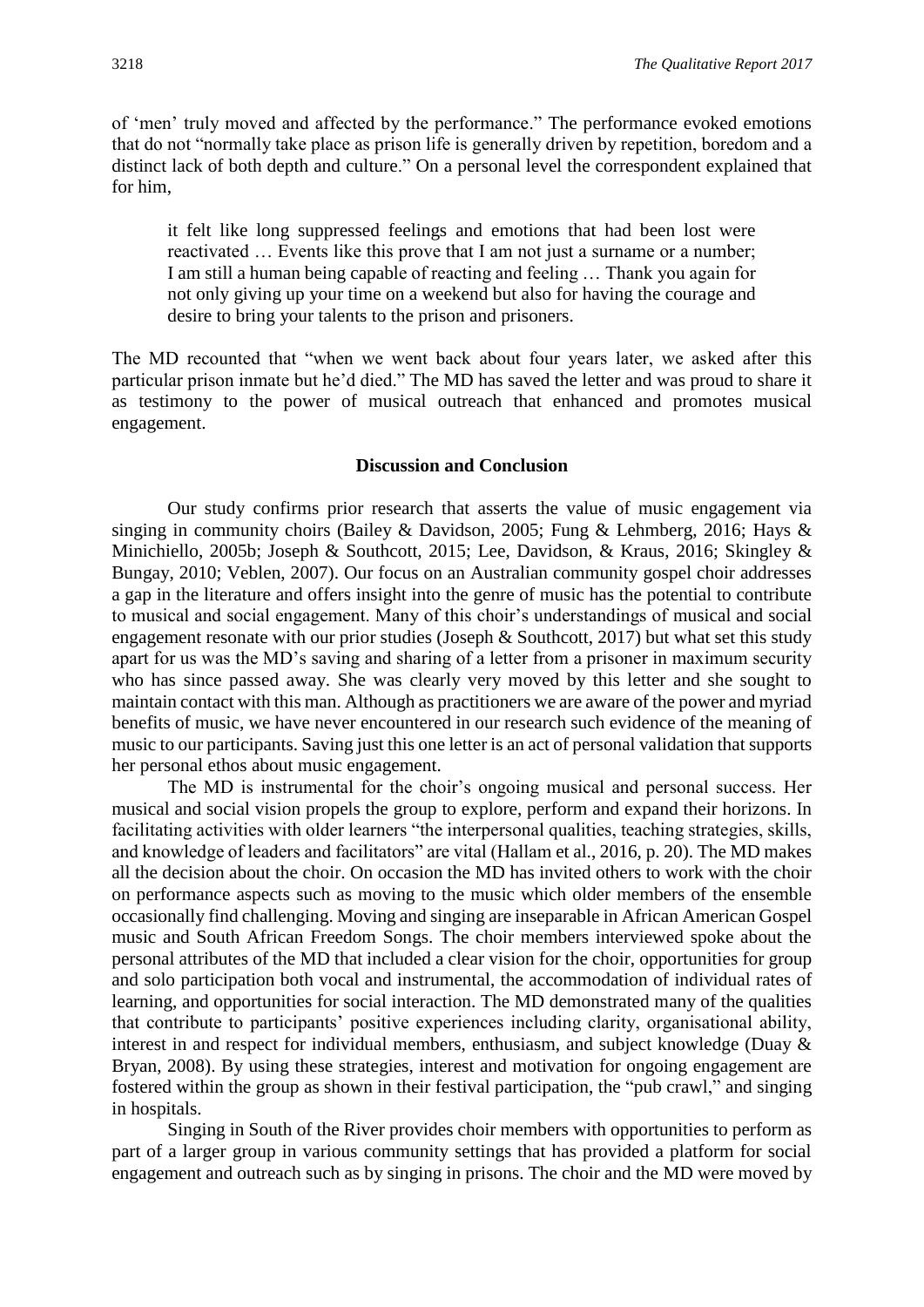the affect of their singing in the prisons. The MD was proud of what the choir had achieved as shown by the response she received both at the concerts and in private communication from an inmate. The prisoners appreciated not only that the choir came to sing but also that they sang about freedom even though the audiences were all incarcerated. The MD was confirmed in her decision not to avoid singing songs that might be considered inappropriate. This was evident in the response she received from seriously ill hospital patients. Singing in this community choir has enhanced members' sense of personal empathy. They feel that they can share their music in a way that is a form of outreach.

Community music engagement amongst older people provides opportunities for the enhancement of self-esteem which contributes to a sense of competence, validation and selfworth. Improved self-esteem can impact adverse effects of ageing and foster social interaction (Kim & Merriam, 2004). For the members of South of the River, being part of the choir is a fulfilling leisure activity that generates social engagement and promotes the development of music skills. By learning a new genre such as gospel music, older people are introduced to a new way of singing and moving. As an amateur group, this choir has been very successful, releasing CDs, You Tube clips, and performing in varied public settings. The choir has been able to share its music making both formally and informally with the wider community. The members of the choir have benefitted from their musical engagement that has fostered social bonding, cohesion, a perception of personal worth, and a sense of group identity. This study adds to research about the spectrum of ways in which older people actively make music that contributes to the wider Australian society. The vibrant a cappella, acoustic performances by South of the River engage performers and audience alike. The interviewees appreciated a particular audience reaction, "you look like you're having such a good time." This sense of worth, enjoyment and being appreciated is what drives their continued engagement with the ensemble. We need more of such shared group activities for older people to promote positive ageing and well-being across Australian society to "ensure that Older Australians enjoy healthy and productive lives" (Australian Government, 2016). Future research should explore the diverse forms of community music engagement for older people and this research should brought to the attention of those who formulate policy at the federal, state and municipal government levels. Our study offers an example to local stakeholders of how older Australians can connect and participate in the life of the wider community. We concur with the recommendation of the Australian Association of Social Workers (2013) that "Ageing policy should acknowledge the many ways in which older people have contributed and continue to contribute to their families and to the community."

#### **Limitations of the study**

This is a tightly focused small qualitative case study that explores in-depth understandings of choir membership for older people that offers insights into how this choir works. These findings are not generalizable but it has long been recognized that "one good case can illuminate the workings of a social system" (Gluckman, 1961, p. 9). We chose this choir because they offer older people different musical and social experiences to prior studies of community choir engagement in Australia (Joseph & Southcott, 2017). We interviewed all older choir members and the MD and have represented their understandings comprehensively.

#### **References**

- Acappellacentral. (2016). *South of the river choir.* Retrieved from <http://acappellacentral.com.au/node/897>
- Allan, R., Eatough, V., & Ungar, M. (2016). "I had no idea this shame piece was in me": Couple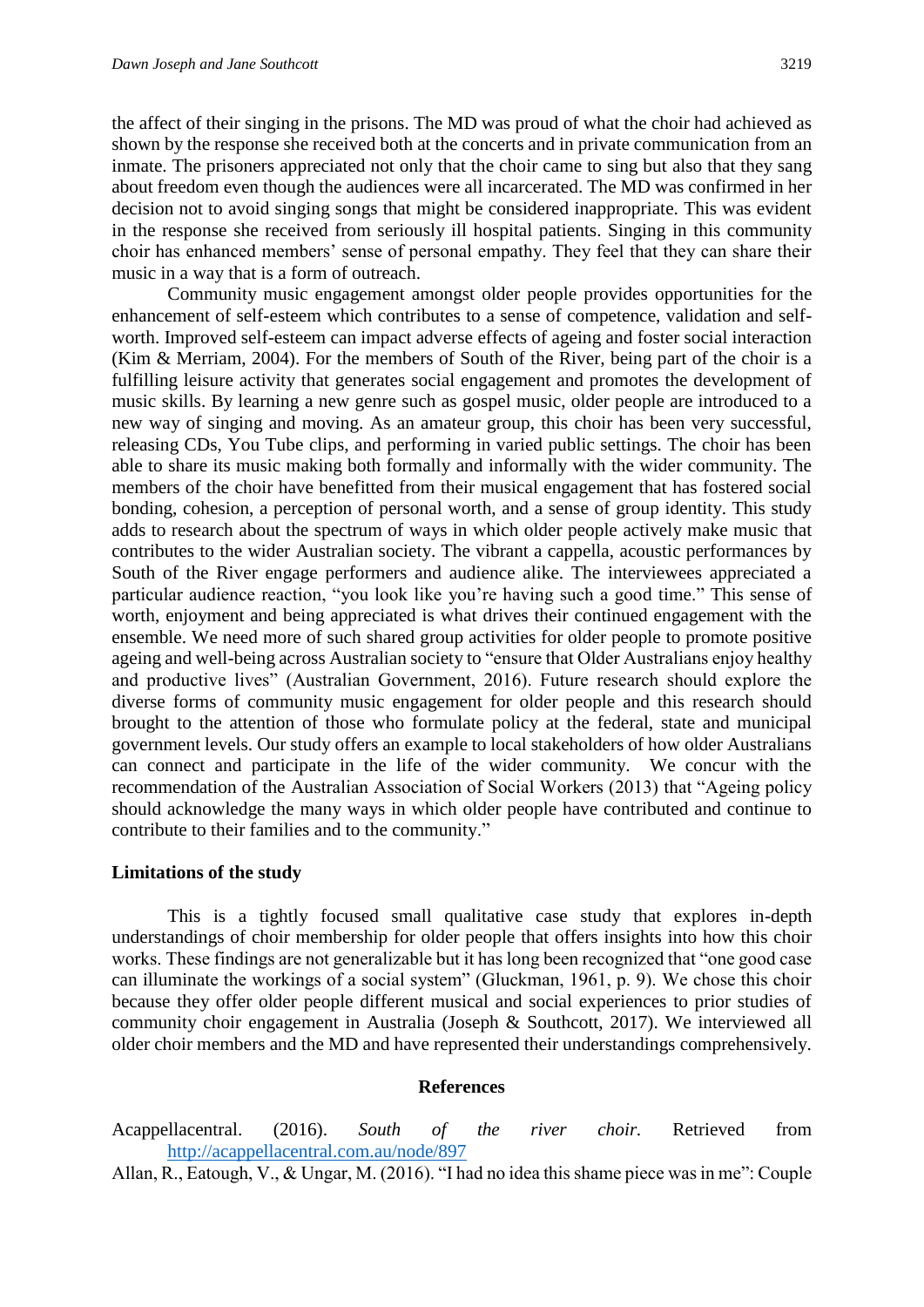and family therapists' experience with learning an evidence-based practice. *Cogent Psychology*, *3*, 112-120.

- Arai, S., & Pedlar, A. (2003). Moving beyond individualism in leisure theory: A critical analysis of concepts of community and social engagement. *Leisure Studies*, *22*(3)*,* 185- 202.
- Australian Association of Social Workers (2013). *Ageing in Australia*. Retrieved from <https://www.aasw.asn.au/document/item/4356>
- Australian Bureau of Statistics (2016). *More Australians reaching 100*. Retrieved from [http://www.abs.gov.au/AUSSTATS/abs@.nsf/Previousproducts/3101.0Media%20Rel](http://www.abs.gov.au/AUSSTATS/abs@.nsf/Previousproducts/3101.0Media%20Release1Jun%202015?opendocument&tabname=Summary&prodno=3101.0&issue=Jun%202015&num=&view) [ease1Jun%202015?opendocument&tabname=Summary&prodno=3101.0&issue=Jun](http://www.abs.gov.au/AUSSTATS/abs@.nsf/Previousproducts/3101.0Media%20Release1Jun%202015?opendocument&tabname=Summary&prodno=3101.0&issue=Jun%202015&num=&view) [%202015&num=&view=](http://www.abs.gov.au/AUSSTATS/abs@.nsf/Previousproducts/3101.0Media%20Release1Jun%202015?opendocument&tabname=Summary&prodno=3101.0&issue=Jun%202015&num=&view)
- Australian Government. (2016). *National research priorities and associated priority goals.*  Retrieved from

http://www.research.mq.edu.au/documents/internal\_funding/mqrf/National\_Research \_Priorities.pdf

- Bailey, B. A., & Davidson, J. W. (2005). Effects of group singing and performance for marginalized and middle-class singers. *Psychology of Music*, *33*(3), 269-303.
- Brocki, J. M., & Wearden, A. J. (2006). A critical evaluation of the use on interpretative phenomenological analysis (IPA) in health psychology. *Psychology and Health*, *21*(1), 87-108.
- Callary, B., Rathwell, S., & Young, B. W. (2015). Insights on the process of using interpretive phenomenological analysis in a sport coaching research project. *The Qualitative Report*, *20*(2), 63-75. Retrieved from<http://nsuworks.nova.edu/tqr/vol20/iss2/6>
- Choirs of Melbourne. (2016). South of the river community gospel choir. Retrieved from <http://www.choirsofmelbourne.com/SouthOfTheRiver.html>
- Creech, A., Hallam, S., Varvarigou, M., & McQueen, H. (2014). *Active ageing with music*. London, UK: Institute of Education Press.
- Creswell, J. W. (2013). *Qualitative inquiry and research design* (3rd ed.). Los Angeles, CA: Sage.
- Cruce, T., & Hillman, N. (2012). Preparing for the silver tsunami: The demand for higher education among older adults. *Research in Higher Education*, *53*(6), 593-613.
- Davis, S., Crothers, N., Grant, J., Young, S., & Smith, K. (2012). Being involved in the country: Productive ageing in different types of rural communities. *Journal of Rural Studies*, *28*(4), 338-346.
- Duay, D., & Bryan, V. (2008). Learning in later life: What seniors want in a learning experience. *Educational Gerontology*, *34*(12), 1070-1086.
- Eatough, V., & Smith, J. (2006). "I was like a wild wild person": Understanding feelings of anger using interpretative phenomenological analysis. *British Journal of Psychology*, *97*, 483-498.
- Fung, C. V., & Lehmberg, L. J. (2016). *Music for life: Music participation and quality of life of senior citizens.* New York, NY: Oxford University Press.
- Gilmour, H. (2012). Social participation and the health and well-being of Canadian seniors. *Statistics Canada Health Reports*, *23*(3), 3-12.
- Giorgi, A., & Giorgi, B. (2003). Phenomenology. In J. A. Smith (Ed*.*), *Qualitative Psychology: A practical guide to research method* (pp. 25-50). London, UK: Sage.
- Gluckman, M. (1961). Ethnographic data in British social anthropology. *Sociological Review*, *9*, 5-17.
- Hallam, S., Creech, A., McQueen, H., Varvarigou, M., & Gaunt, H. (2016). The facilitator of community music-making with older learners: Characteristics, Motivations and challenges. *International Journal of Music Education*, *34*(1), 19-31.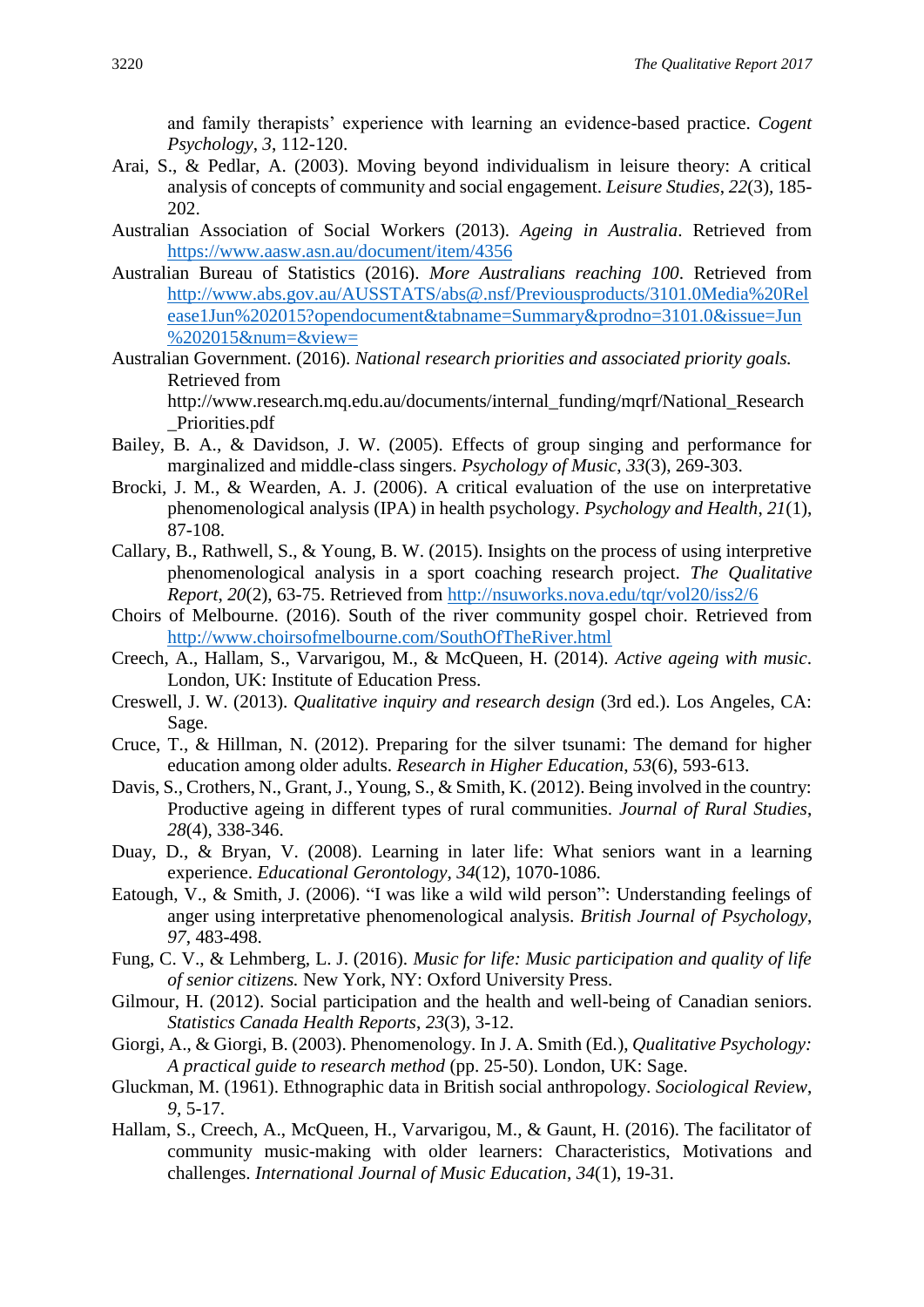- Hays, T., & Minichiello, V. (2005a). The meaning of music in the lives of older people: A qualitative study. *Psychology of Music*, *33*(4), 437-451.
- Hays, T., & Minichiello, V. (2005b). The contribution of music to quality of life in older people: An Australian qualitative study. *Ageing & Society*, *25*, 261-278.
- Jacob, C., Guptill, G., & Sumsion, T. (2009). Motivation for continuing involvement in a leisure-based choir: The lived experiences of university choir members. *Journal of Occupational Science*, *16*, 187-193.
- Jeannotte, M. S. (2003). The contribution of cultural capital to social cohesion and sustainable communities. *The International Journal of Cultural Policy*, *9*(1), 35-49.
- Joseph, D. (2014). Interpretative phenomenological analysis. In K. Hartwig (Ed.), *Research methodologies in music education* (pp. 145-166). Newcastle-on-Tyne, UK: Cambridge Scholars Press.
- Joseph, D. (2015). Using voice to make musical and social connections. *Journal of Local Development*, *1*, 35-66.
- Joseph, D. & Southcott, J. (2015). Singing and companionship in the Hawthorn University of the Third-Age Choir, Australia. *International Journal of Lifelong Education, 34*(3), 334-347.
- Joseph, D., & Southcott, J. (2017, in press). Music participation for older people: Five choirs in Victoria, Australia. *Research Studies in Music Education.*
- Kim, A., & Merriam, S. (2004). Motivations for learning among older adults in a learning-inretirement institute. *Educational Gerontology*, *30*, 441-455.
- Kirkham, J. A., Smith, J. A., & Havsteen-Franklin, D. (2015). Painting pain: An interpretative phenomenological analysis of representations of living with chronic pain. *Health Psychology*, *34*(4), 398-406.
- Lee, A. H- C. (2013). The musical experiences, motivations, and preferences of positive ageing in Taiwan. *International Journal of Community Music*, *6*(1), 79-92.
- Lee, J., Davidson, J., & Krause, A. E. (2016). Older people' motivations for participating in community singing in Australia. *International Journal of Community Music*, *9*(2), 191- 206.
- Legg, A., & Philpott, C. (2015). An analysis of performance practices in African American gospel music: Rhythm, lyric treatment and structures in improvisation and accompaniment. *Popular Music*, *34*(2), 197-225.
- Narushima, M., Liu, J., & Diestelkamp, N. (2013). The association between lifelong learning and psychological well-being among older adults: Implications for interdisciplinary health promotion in an aging society. *Activities, Adaptation & Aging*, *37*(3), 239-250.
- National Library of Australia (2016). *Online catalogue*. Retrieved from <http://trove.nla.gov.au/work/34198335?selectedversion=NBD43180802>
- Parks, R., Evans, B., & Getch, Y. (2013). Motivations and enculturation of older students returning to traditional university. *New Horizons in Adult Education & Human Resource Development*, *25*(3), 62-75.
- Rodham, K., Fox, F., & Doran, N. (2015). Exploring analytical trustworthiness and the process of reaching consensus in interpretative phenomenological analysis: Lost in transcription. *International Journal of Social Research Methodology*, *18*(1), 59-71.
- Skingley, A., & Bungay, H. (2010). The silver song club project: Singing to promote the health of older people. *British Journal of Community Nursing, 15*(3), 135-140.
- Skingley, A., Martin, A., & Clift, S. (2015). The contribution of community singing groups to the well-being of older people: Participant perspectives from the United Kingdom. *Journal of Applied Gerontology, 35*(12), 1302-1324.
- Smith, J. A. (2009). *Interpretative phenomenological analysis: Theory, method and research.*  London, UK: Sage.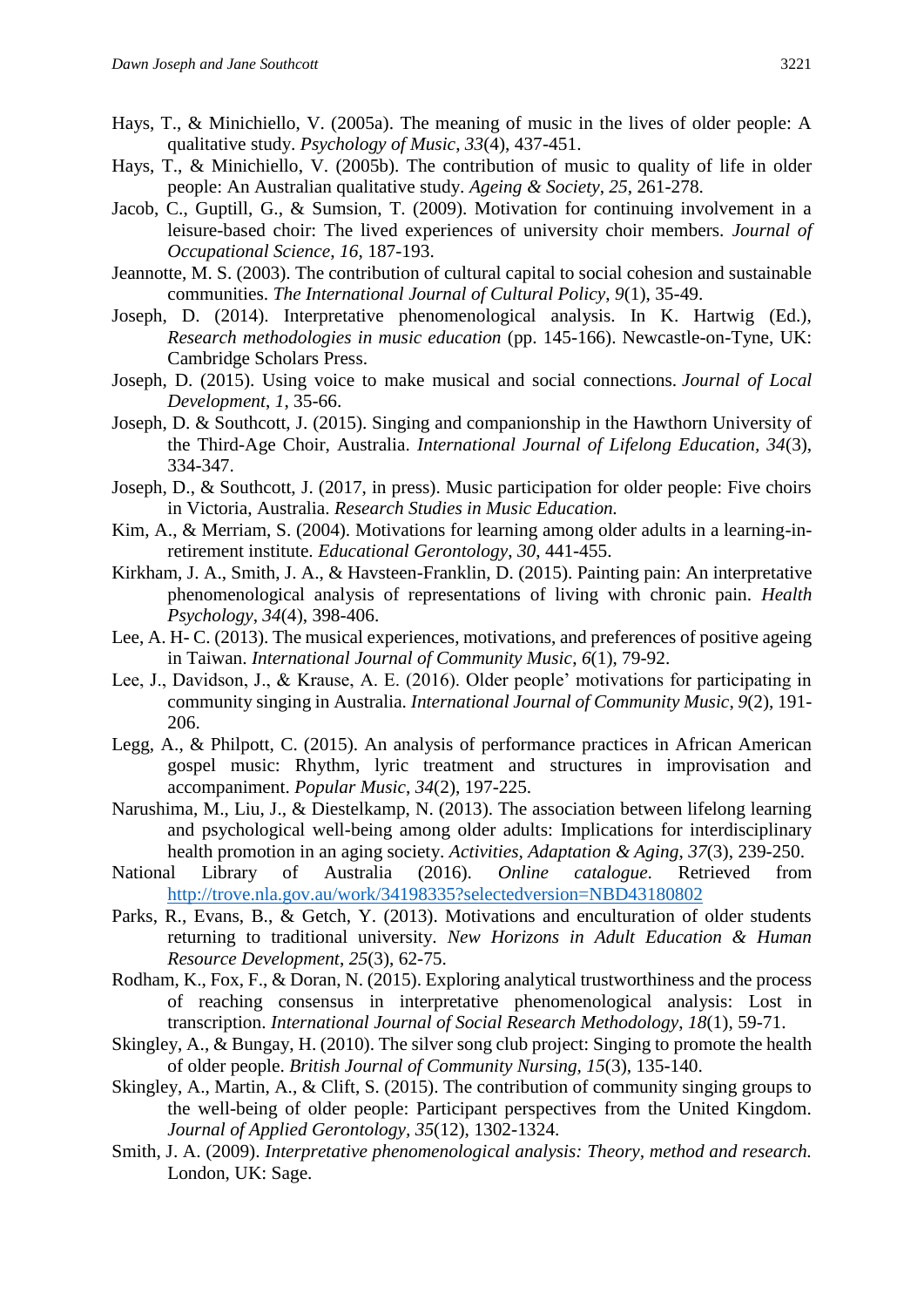- Smith, J. A., & Osborn, M. (2015). Interpretative phenomenological analysis as a useful methodology for research on the lived experience of pain. *British Journal of Pain*, *9*(1), 41-42.
- Smith, J. A., & Osborn, M. (2008). Interpretative phenomenological analysis. In J. A. Smith (Ed.), *Qualitative psychology: A practical guide to methods* (2nd ed., pp. 53-80). London, UK: Sage.
- Southcott, J. (2014). "Starting from scratch": Forming a community of practice in an Australian late starters' wind band. *Journal of Arts and Communities*, *6*(1), 45-61.
- South of the River Community Gospel Choir. (2016). *South of the river community gospel choir.* Retrieved from<http://www.southoftheriverchoir.com/>
- Specker, S. (2014). Communities of song: collective musical participation and group singing experiences in Victoria, BC. *The Arbutus Review*, *5*(1), 62-90.
- Stewart, N. A. J., & Lonsdale, A. J. (2016). It's better together: The psychological benefits of singing in a choir. *Psychology of Music*, *44*(6), 1240-1254.
- Talmage, C. A., Lacher, R. G., Pstorssi, M., Knopf, R. C., & Burkhart, K. A. (2015). Captivating lifelong learners in the third age: Lessons learned from a university-based institute. *Adult Education Quarterly*, *65*(3), 232-249.
- Tzanidaki, D., & Reynolds, F. (2011). Exploring the meanings of making traditional arts and crafts among older women in Crete, using interpretative phenomenological analysis. *British Journal of Occupational Therapy*, *74*(8), 375-382.
- Veblen, K. (2007). The many ways of community music. *International Journal of Community Music*, *1*(1), 1-15.
- Wagstaff, C., Jeong, H., Nolan, M., Wilson, R., Tweedlie, J., Phillips, E., . . . Holland, F. (2014). The accordion and the deep bowl of spaghetti: Eight researchers' experiences of using IPA as a methodology. *The Qualitative Report*, *19*(47), 1-15. Retrieved from <http://nsuworks.nova.edu/tqr/vol19/iss24/1>
- Wiesmann, U., & Hannich, H. J. (2008). A salutogenic view on subjective well-being in active elderly persons. *Aging & Mental Health*, *12*(1), 56-65.

#### **Author Note**

Dr. Dawn Joseph is an Associate Professor in the Faculty of Arts and Education, Deakin University, Melbourne, Australia. She teaches in undergraduate and postgraduate courses. Dawn researches, publishes and reviews in national and international journals in music education, teacher education, African music, cultural diversity and ageing and well-being. Correspondence regarding this article can be addressed directly to: [djoseph@deakin.edu.au.](mailto:djoseph@deakin.edu.au)

Dr. Jane Southcott is an Associate Professor in the Faculty of Education, Monash University. Her phenomenological research explores music education, cultural identity, positive ageing and community music. She teaches in postgraduate programs and supervises many postgraduate research students. Correspondence regarding this article can also be addressed directly to: [jane.southcott@monash.edu.](mailto:jane.southcott@monash.edu)

This research was supported by Deakin University Research Capacity Grant Scheme. This project has been subject to ethical review and an application has been approved by the appropriate University Human Ethics Committees at both universities. There are no conflicts of interests.

Copyright 2017: Dawn Joseph, Jane Southcott, and Nova Southeastern University.